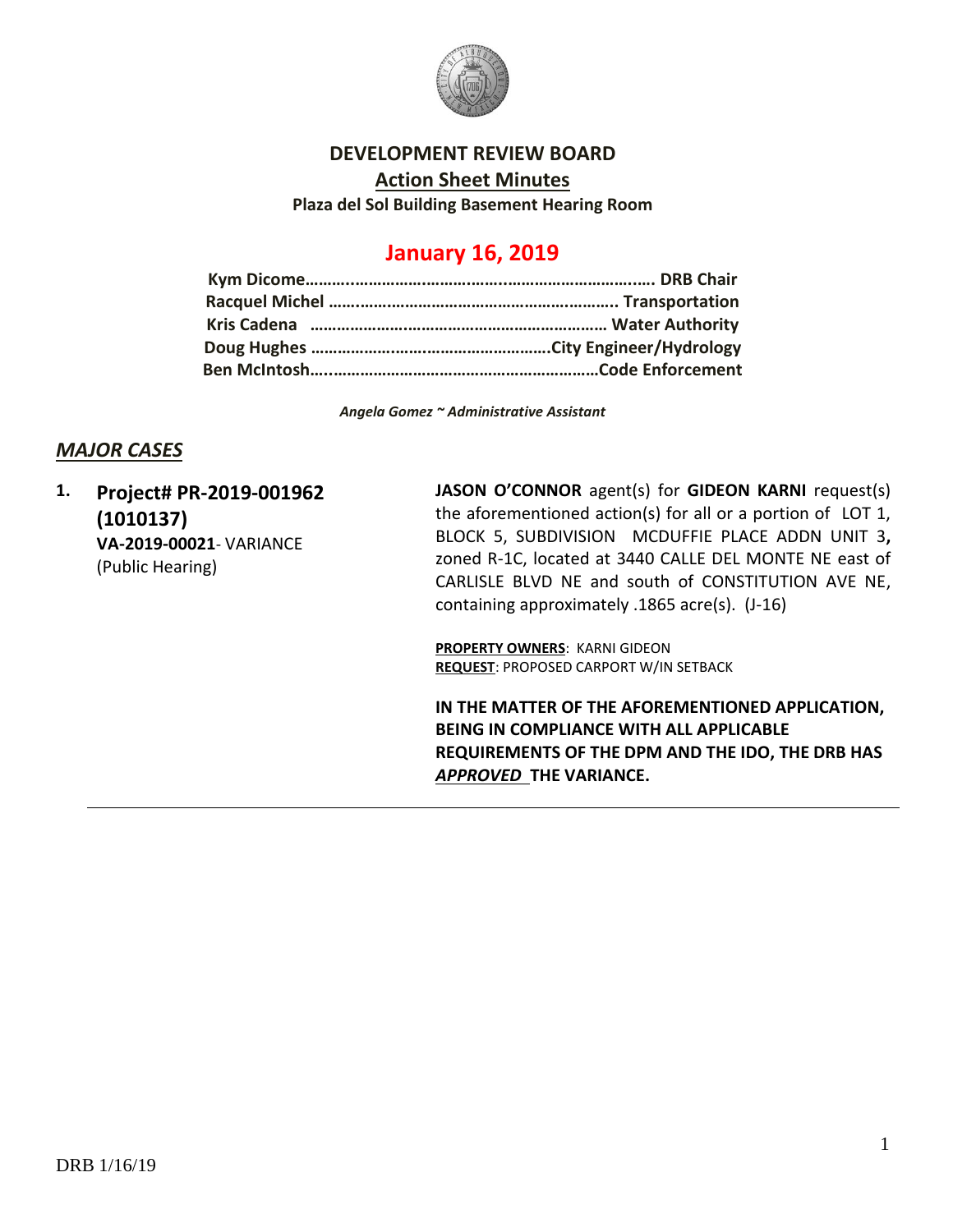**2. Project# PR-2018-001759 VA-2019-00016** – BULK LAND VARIANCE **SD-2019-00004 –** PRELIMINARY/FINAL PLAT<sup>[2</sup> (Public Hearing)

**BOHANNAN HUSTON INC.** agent(s) for **ALBUQUERQUE LAND HOLDINGS** request(s) the aforementioned action(s) for all or a portion of TRACT P WATERSHED SUBDIVISION**,**  zoned PC, located on ARROYO VISTA BLVD NW near 118<sup>TH</sup> STREET NW, containing approximately 88.68 acre(s). (H-7, J-7 & 8)

**PROPERTY OWNERS**: WESTERN ALBUQUERQUE LAND HOLDINGS,LLC % GARRETT DEV CORP **REQUEST**: BULK LAND VARIANCE AND SUBDIVIDE 1 TRACT INTO 2

**IN THE MATTER OF THE AFOREMENTIONED APPLICATION, BEING IN COMPLIANCE WITH ALL APPLICABLE REQUIREMENTS OF THE DPM AND THE IDO,THE DRB HAS**  *APPROVED* **THE BULK LAND VARIANCE AND THE PRELIMINARY/FINAL PLAT. FINAL SIGN OFF IS DELEGATED TO: PLANNING AND HYDROLOGY.**

**3. Project# PR-2019-001948 (1003612/1003523/1000599) SD-2019-00006** – PRELIMINARY/FINAL PLAT<sup>[25]</sup> **SD-2019-00007 –** VACATION OF EASEMENT (Public Hearing)

**THE GROUP** agent(s) for **NAZISH LLC** request(s) the aforementioned action(s) for all or a portion of TRACT A PLAT OF PRIMA ENTRADA**,** zoned PC, located on SONTERRO AV NW, east of  $98^{\text{TH}}$  ST NW and north of I-40, containing approximately 0.71 acre(s). (H-9)

**PROPERTY OWNERS**: NAZISH LLC **REQUEST**: VACATE A TEMP DRAINAGE EASEMENT AND REPLAT EXISTING TRACT INTO 7 LOTS

#### **DEFERRED TO APRIL 17TH, 2019**

# **4. Project# PR-2018-001797 (1002632) SD-2018-00112 –** INFRASTRUCTURE IMPROVEMENTS AGREEMENT (Public Meeting)

**TIERRA WEST LLC** agent(s) for **FLASH RESOURCE INC.** request(s) the aforementioned action(s) for all or a portion of LOTS 1-106 BOULDERS PHASE 3**,** zoned R1-A, located south of PARADISE BLVD NW and west of UNSER BLVD NW containing approximately 18.96 acre(s). (B-11) *[Deferred from 12/19/18, 1/9/19]*

**PROPERTY OWNERS**: VARIOUS PROPERTY OWNERS **REQUEST**: INFRASTRUCTURE IMPROVEMENTS AGREEMENT (IIA) EXTENSION

**DEFERRED TO JANUARY 30TH, 2019.**

### *MINOR CASES*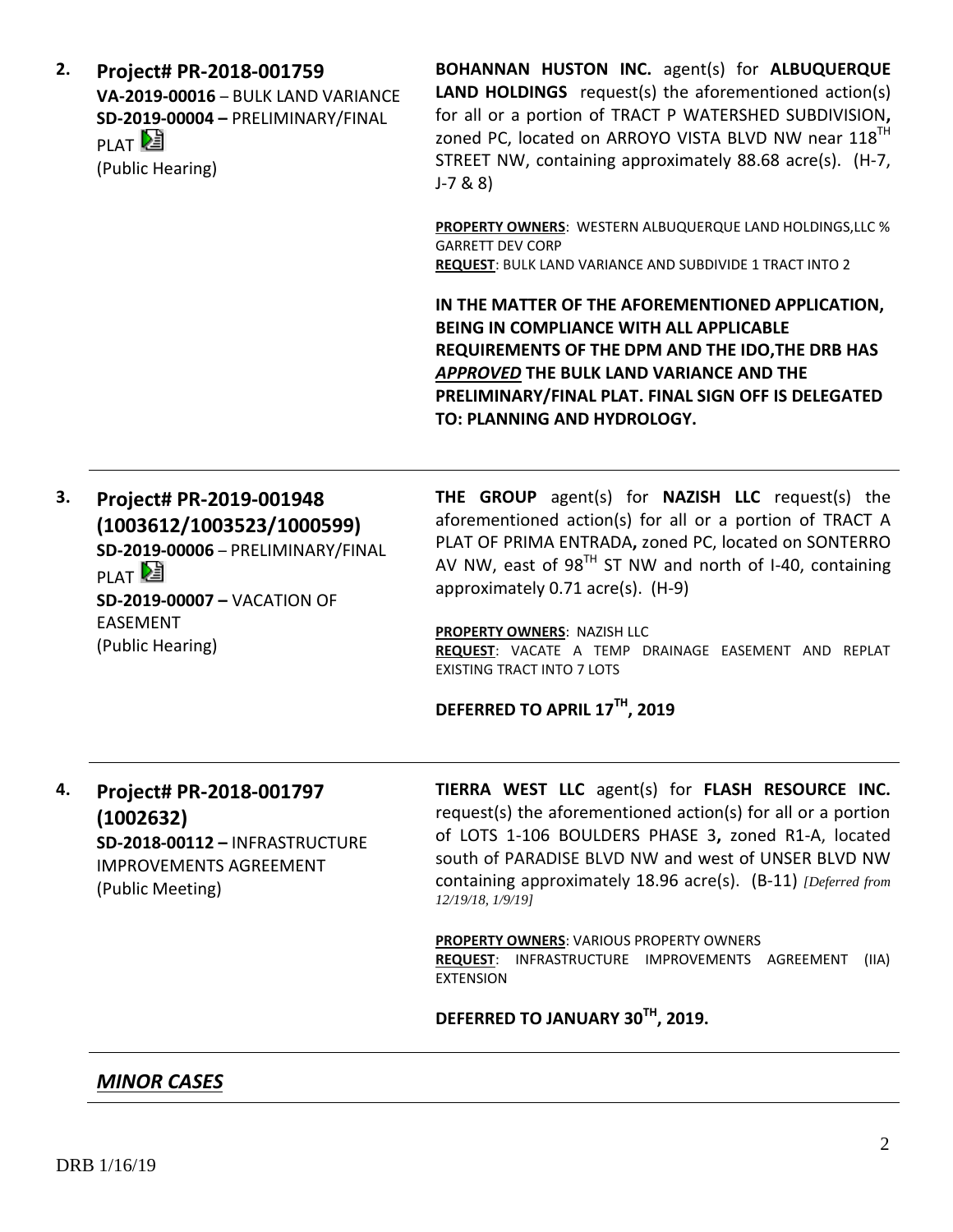**5. Project# PR-2018-001383 SD-2019-00010** – PRELIMINARY/FINAL PLAT(Public Meeting)

**DAVID W. SALAZAR** request(s) the aforementioned action(s) for all or a portion of LOT 33, LOS HERMANOS**,**  zoned R-1C, located at 4517 LAS HERMANAS NW east of 2<sup>nd</sup> STREET NW and south of GREIGOS RD NW, containing approximately 0.5784 acre(s). (G-15)

**PROPERTY OWNERS**: BOKF **REQUEST**: SUBDIVIDE EXISTING LOT INTO 2

**DEFERRED TO JANUARY 23RD, 2019.**

**6. Project# PR-2018-001721 SD-2018-00097** – PRELIMINARY/FINAL PLAT (Public Meeting)

**SURV-TEK INC.** agent(s) for **SWEENEY ET AL., UNSER CLIFFS, LLC** request(s) the aforementioned action(s) for all or a portion of LOTS 13 & 14 BLOCK 1**,** UNSER CLIFFS SUBDIVISION**,** zoned R-1D, located at RIM ROCK CIRCLE between east of UNSER BLVD NW and north of MOLTEN ROCK RD NW, containing approximately 0.7617 acre(s). (D-10) *[Deferred from 10/31/18, 12/19/18]*

**PROPERTY OWNERS**: SWEENEY WALTER C III & MARY E ETAL **REQUEST**: CONSOLIDATION OF 2 LOTS INTO 1

**DEFERRED TO FEBRUARY 28TH, 2019.**

## *SKETCH PLAT*

**7. Project# PR-2019-001951 PS-2019-00001** – SKETCH PLAT **THOMAS D. JOHNSTON** agent(s) for **DERRICK MERCHANT** request(s) the aforementioned action(s) for all or a portion of LOT 11N, BLOCK 11, GUTIERREZ--OFIMIANO J LOWER TERRACE SUBDIVISION**,** zoned MX-M, located at 4516 WYOMING BLVD NE north of MONTGOMERY BLVD NE containing approximately 1.2392 acre(s). (F-19)

**PROPERTY OWNERS**: GODORI INVESTMENTS LLC **REQUEST**: SUBDIVIDE EXISTING TRACT INTO 2

**THE SKETCH PLAT WAS REVIEWED AND COMMENTS WERE PROVIDED**